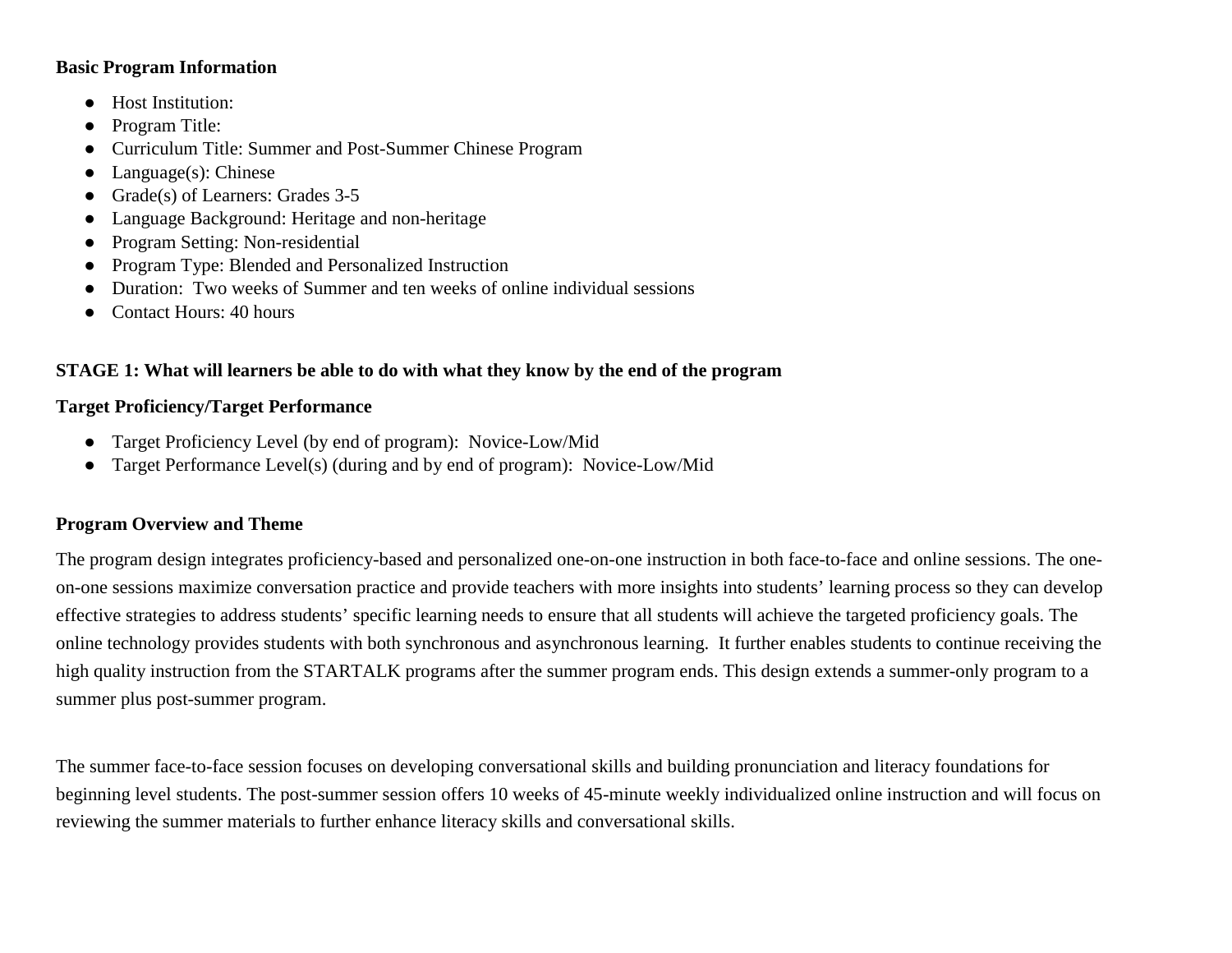The theme during the summer face-to-face session is: "Hello, Can We be Friends?" The curriculum aims to help students learn Chinese in a meaningful way and enforces interaction with their peers and native speaker online instructor through a "Getting to Know My Friends" project. Each student will be engaged in communication tasks to find out personal information about their peers and their online instructor. Students will also read the *Brown Bear* story book in Chinese. They will later be asked to retell the story with their own words. During the online sessions, students will interview their online instructor and answer questions about themselves including their personal information, family, hobbies, and so on. Examples that illustrate how our program will meet the goals outlined by World-Readiness Standards for Learning Languages are below:

#### Communication

- Interpretive: Students will read the *Brown Bear* story and learn the words for animals and colors in Chinese.
- Interpersonal: Students will exchange information with their peers and online instructor about themselves and their families and their daily lives.
- Presentational: The face-to-face part of the program features one field trip to a Chinese restaurant. Students will learn about Chinese food and eating utensils and ordering food. The field trip experiences including describing transportation and activities for the trip, language tasks to complete during the field-trip, and a post-trip oral presentation the following week.

## **Culture**

- Product: Students will be able to identify simple cultural items (e.g., utensils, food) associated with the daily life of Chinese people.
- Practice: Students will act out daily activities that Chinese people do (e.g., greetings, compliments, culturally specific verbal and nonverbal behaviors).

#### **Connections**

- Geography: Students will use maps to learn where China and major cities are located.
- Art: Students will make handcrafts such as paper pandas, clay dumplings, paper fireworks, and Chinese New Year couplets.

## Comparisons

● Students will compare Chinese and American diets.

## Community

● Students will visit a local Chinese restaurant and use Chinese to order food if they can.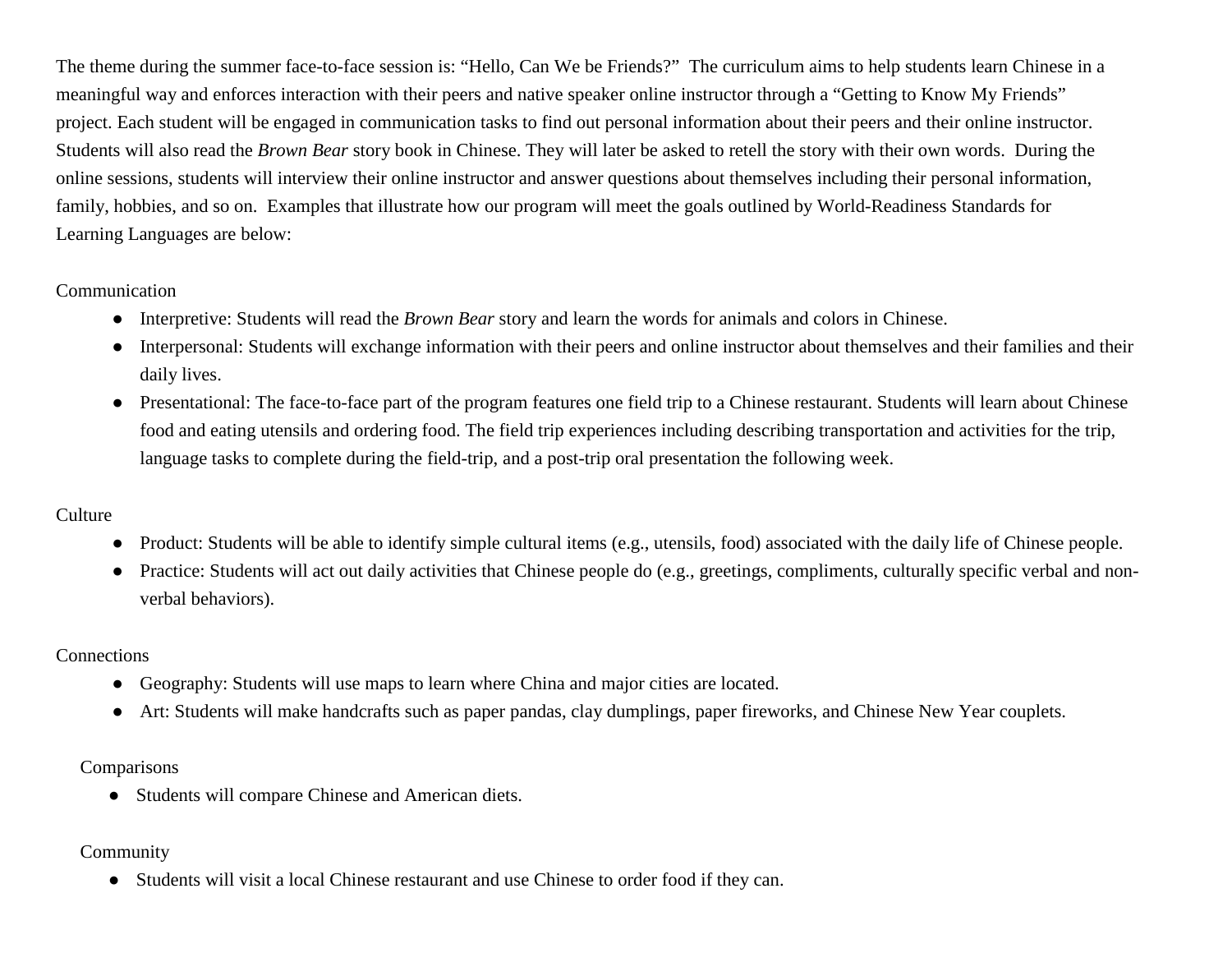During the summer program, students will be assessed weekly using Linguafolio. If the program has funding, at the end of the post-summer program, students can also take the STAMP proficiency tests.

## **Learning Goals**

| NCSSFL-ACTFL GLOBAL CAN-DO<br><b>BENCHMARKS</b>                                                                                                                   | <b>PROGRAM CAN-DO</b><br><b>STATEMENTS</b><br>OR NCSSFL-ACTFL CAN-DO<br><b>STATEMENTS</b>                                                                                                                                                                                                                                                             |  |
|-------------------------------------------------------------------------------------------------------------------------------------------------------------------|-------------------------------------------------------------------------------------------------------------------------------------------------------------------------------------------------------------------------------------------------------------------------------------------------------------------------------------------------------|--|
| <b>Interpersonal Speaking</b>                                                                                                                                     |                                                                                                                                                                                                                                                                                                                                                       |  |
| Novice Mid: I can communicate on very familiar topics using a variety of<br>words and phrases that I have practiced and memorized.                                | 1. I can exchange basic personal information with others such as my<br>friends.<br>2. I can ask and answer questions about family and school.<br>3. I can answer questions about what I like and dislike to do and ask<br>others about their interests or hobbies.<br>4. I can talk about what I like to eat and ask others what they like<br>to eat. |  |
| <b>Presentational Speaking</b>                                                                                                                                    |                                                                                                                                                                                                                                                                                                                                                       |  |
| <b>Novice Mid:</b><br>I can present information about myself and some other very familiar topics<br>using a variety of words, phrases, and memorized expressions. | 5. I can introduce myself and my friends.<br>6. I can talk about holiday celebrations in simple sentences based<br>on pictures or photos.<br>7. I can talk about a famous Chinese person.                                                                                                                                                             |  |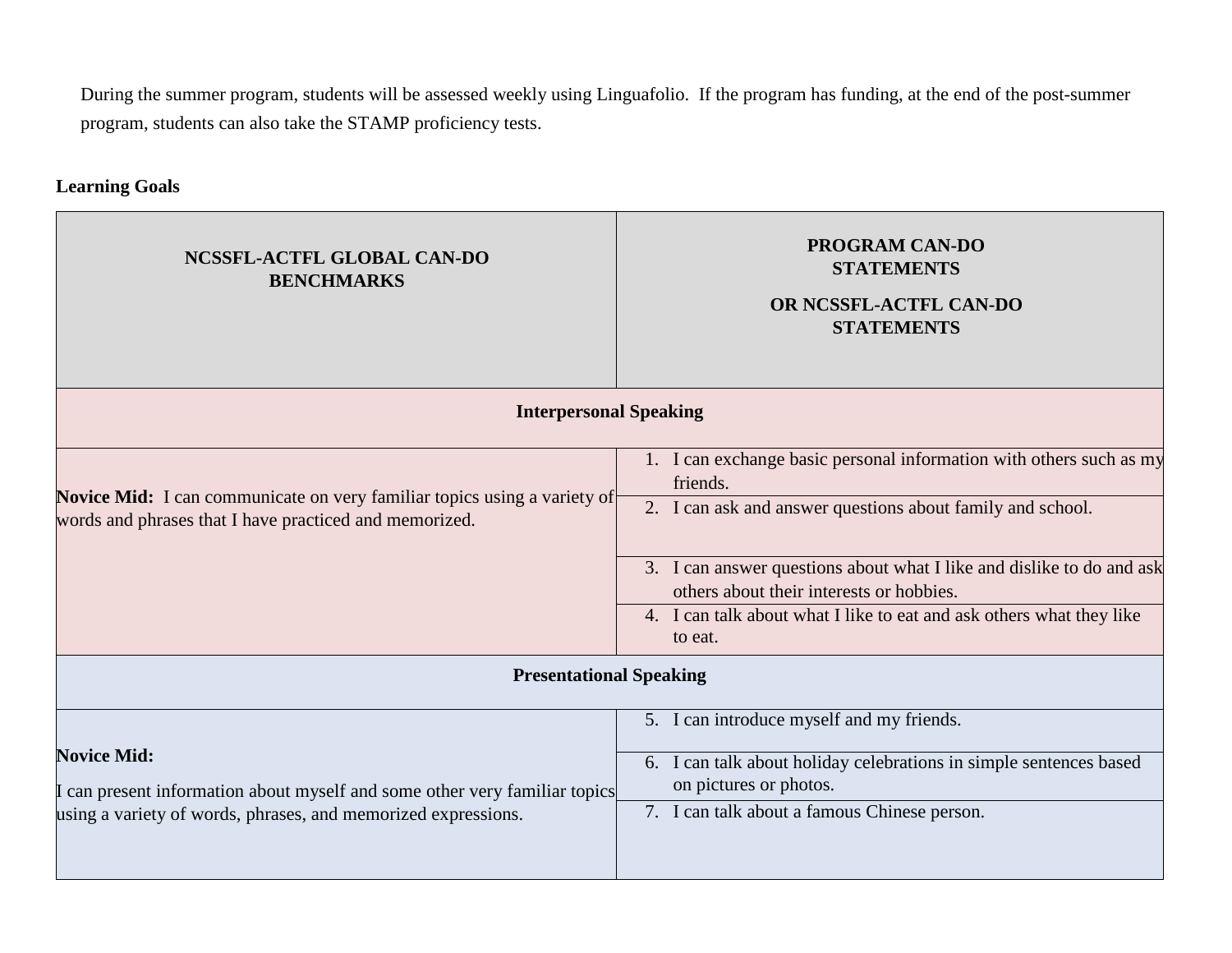| <b>Presentational Writing</b>                                                                                                        |                                                                                                                                             |  |
|--------------------------------------------------------------------------------------------------------------------------------------|---------------------------------------------------------------------------------------------------------------------------------------------|--|
| <b>Novice Mid:</b> I can write lists and memorized phrases on familiar topics.                                                       | 8. I can fill out a simple form with name, address, phone<br>number, birth date, birth place, etc.                                          |  |
|                                                                                                                                      | 9. I can write about myself in simple sentences using learned<br>phrases and memorized expressions.                                         |  |
| <b>Interpretive Listening</b>                                                                                                        |                                                                                                                                             |  |
|                                                                                                                                      | 10. I can understand simple questions about myself, my family, and<br>my school.                                                            |  |
| <b>Novice Low:</b> I can recognize a few memorized words and phrases when I<br>hear them spoken.                                     | 11. I can understand simple descriptions of other people's personal<br>information, family, school, and work.                               |  |
| <b>Interpretive Reading</b>                                                                                                          |                                                                                                                                             |  |
| Novice Low: I can recognize some letters or characters. I can understand<br>some learned or memorized words and phrases when I read. | 12. I can identify key words on a simple form that requests simple<br>information such as name, date of birth, phone #, and birth<br>place. |  |
|                                                                                                                                      | 13. I can read the Brown Bear story in Chinese with visual aids.                                                                            |  |

# **STAGE 2: How will learners demonstrate what they can do with what they know by the end of the program?**

| <b>INTERPRETIVE TASK</b>            | <b>INTERPERSONAL TASK</b>               | <b>PRESENTATIONAL TASK</b>              |
|-------------------------------------|-----------------------------------------|-----------------------------------------|
| Learners understand, interpret, and | Learners interact and negotiate meaning | Learners present information, concepts, |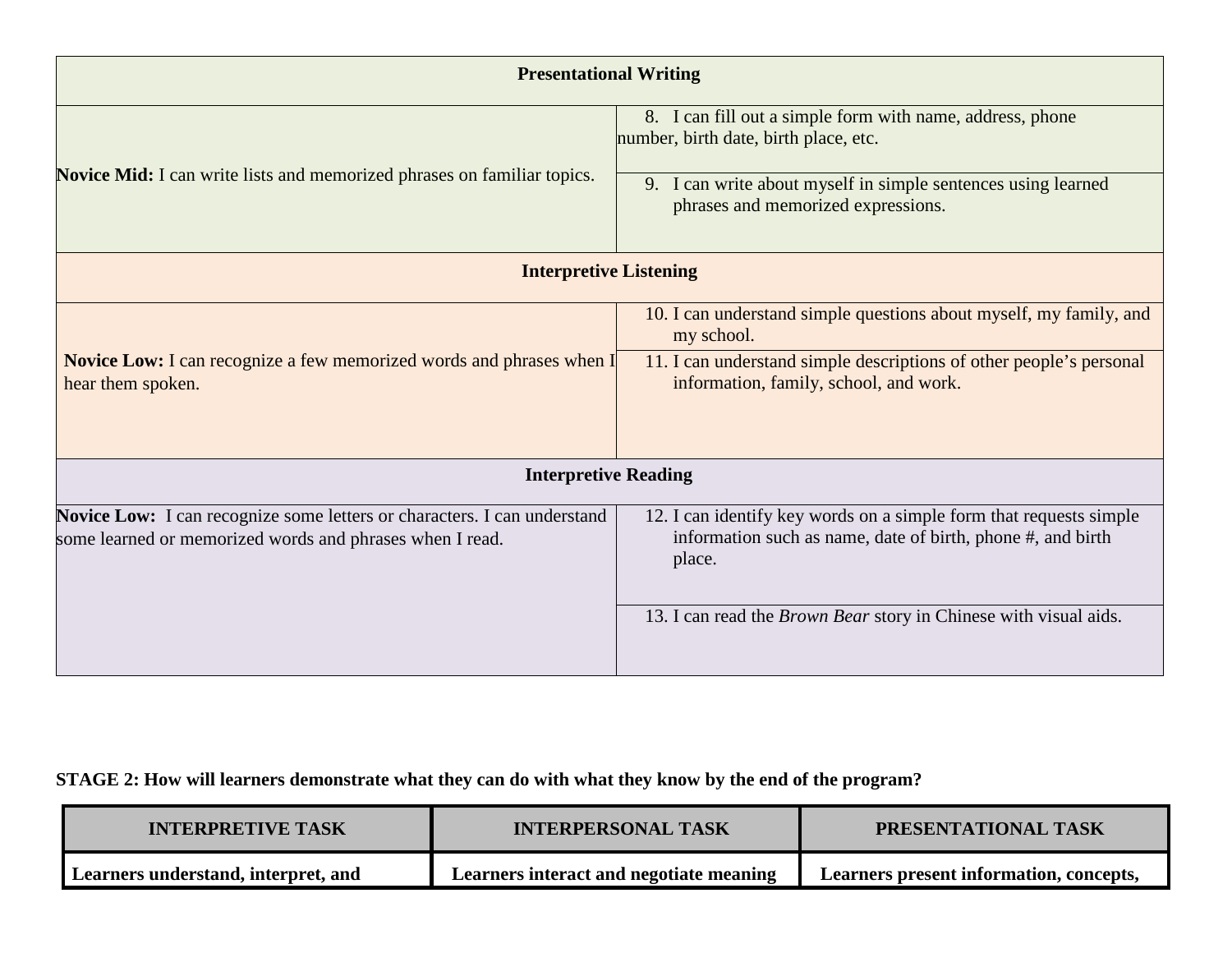| analyze what is heard, read, or viewed on a<br>variety of topics                                                                                                                                                                                                                                                                                                                                                                                                                                                                                                                                                                                                                                                                                                         | in spoken, signed, or written<br>conversations to share information,<br>reactions, feelings, and opinions.                                                                                                                                                                                                                                                                                                                                                                                                                                                                                                                         | and ideas to inform, explain, persuade,<br>and narrate on a variety of topics using<br>appropriate media and adapting to<br>various audiences of listeners, readers, or<br>viewers.                                                                                                                                                                                    |
|--------------------------------------------------------------------------------------------------------------------------------------------------------------------------------------------------------------------------------------------------------------------------------------------------------------------------------------------------------------------------------------------------------------------------------------------------------------------------------------------------------------------------------------------------------------------------------------------------------------------------------------------------------------------------------------------------------------------------------------------------------------------------|------------------------------------------------------------------------------------------------------------------------------------------------------------------------------------------------------------------------------------------------------------------------------------------------------------------------------------------------------------------------------------------------------------------------------------------------------------------------------------------------------------------------------------------------------------------------------------------------------------------------------------|------------------------------------------------------------------------------------------------------------------------------------------------------------------------------------------------------------------------------------------------------------------------------------------------------------------------------------------------------------------------|
| Formative Assessment: During the online<br>instruction, students will do role plays with<br>their online instructor. The instructor will<br>explain the scenario and the required tasks to<br>the students. For instance, the instructor will<br>present two student profiles on the live<br>classroom canvas with information such as<br>age, zodiac sign, birthday, and hobbies in<br>Chinese characters. The instructor will tell the<br>student that only one of these students will<br>come to your school for a week. Now I am<br>going to give you details about this student.<br>Listen carefully, circle the information you<br>hear. At the end, draw a star on the profile<br>that matches with what you hear 100%.<br><b>Summative Assessment: STAMP 4se</b> | Formative Assessment: During the online<br>instruction session, students will do role<br>plays with their online instructor. The<br>instructor will explain the scenario and the<br>required tasks to the student, such as "your<br>class is going to welcome a new student<br>from China! The new student doesn't speak<br>English yet, so please be his/her first friend!<br>Introduce yourself to her (name, zodiac sign,<br>age, hobbies) and then get his/her<br>information. The role play will be graded by<br>the online instructor using the rubric<br>provided by the program.<br><b>Summative Assessment: STAMP 4se</b> | Formative Assessment: At the end of the<br>post-summer program, students will give a<br>presentation in a face-to-face setting. They<br>will introduce their 1-1 online instructor<br>including information such as: last name,<br>zodiac sign, and hobbies. This presentation<br>will be given to their teachers and peers.<br><b>Summative Assessment: STAMP 4se</b> |

# **STAGE 3: What will prepare learners to demonstrate what they can do with what they know?**

| PROGRAM CAN-DO STATEMENTS<br>NCSSFL-ACTFLCAN-DO<br><b>STATEMENTS</b><br>Learners can | LANGUAGE, CULTURE, CONTENT<br>Learners need to use | <b>MAJOR LEARNING EXPERIENCES &amp;</b><br><b>EVIDENCE</b> Learners will experience &<br>demonstrate |
|--------------------------------------------------------------------------------------|----------------------------------------------------|------------------------------------------------------------------------------------------------------|
| Copy these Can-Dos directly from Stage 1,                                            | List the vocabulary, grammatical structures,       | Describe the key learning                                                                            |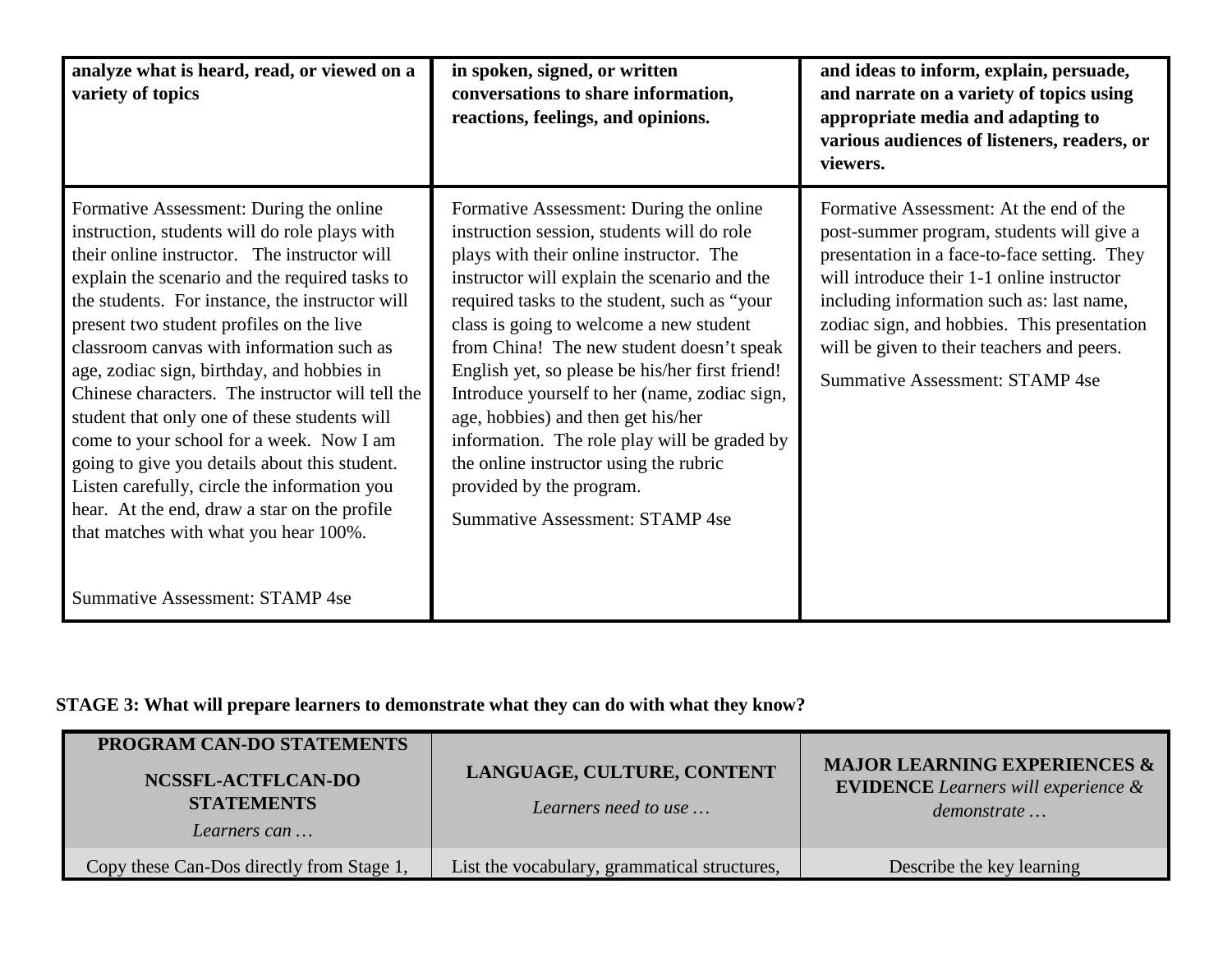| Column 2. Use one row per Can-Do.                                                  | language chunks, cultural knowledge, and<br>content information that learners need to<br>accomplish the Can-Dos listed in column 1.                                                        | tasks/activities/formative assessments that<br>allow learners to demonstrate that they can<br>meet the stated Can-Do.                                                                                                                                                                                                                                                                                                                                                                                                                                                |
|------------------------------------------------------------------------------------|--------------------------------------------------------------------------------------------------------------------------------------------------------------------------------------------|----------------------------------------------------------------------------------------------------------------------------------------------------------------------------------------------------------------------------------------------------------------------------------------------------------------------------------------------------------------------------------------------------------------------------------------------------------------------------------------------------------------------------------------------------------------------|
|                                                                                    | <b>Interpersonal Speaking</b>                                                                                                                                                              |                                                                                                                                                                                                                                                                                                                                                                                                                                                                                                                                                                      |
| 1. I can exchange basic personal<br>information with others such as my<br>friends. | Hello, everyone/Hello, teacher<br>What is your name? My name is<br>How old are you? I amyears old.<br>Where do you go to school? I go to<br>What do you like/dislike to do I like/dislike  | <b>Face-to-Face: Hello My Friend!</b><br>Students ask and answer questions to collect<br>biographic info from their new friends. They<br>introduce their new friends to the class.                                                                                                                                                                                                                                                                                                                                                                                   |
|                                                                                    | $\mathfrak{to}$<br>Also & both<br>Nice to meet you.                                                                                                                                        | <b>Online: Is This You?</b><br>Teacher will post photos with personal<br>information (age, school, likes/dislikes) of<br>three different people. Students will ask<br>questions regarding the biographical<br>information to determine which person is their<br>online teacher. They will use the drawing tool<br>to circle the teacher's picture and ask "Is this<br>You"? If the teacher answers yes, student will<br>then proceed to ask other students about their<br>ages, schools, likes/dislikes, etc., then end the<br>conversation with "Nice to meet you." |
| 2. I can ask and answer questions about<br>family and school.                      | How many people are in your family?<br>There are # people in my family.<br>I have (sibling). Do you have (sibling)?<br>How many (siblings) do you have?<br>I have a pet. Do you have pets? | Face-to-Face: Who's your New Friend?<br>First, students ask their friends about their<br>families and schools. In the class, each<br>student interviews another student to learn<br>about his/her new friend. Students write down<br>the answers in pinyin/characters and then<br>share the information in a group of four.                                                                                                                                                                                                                                          |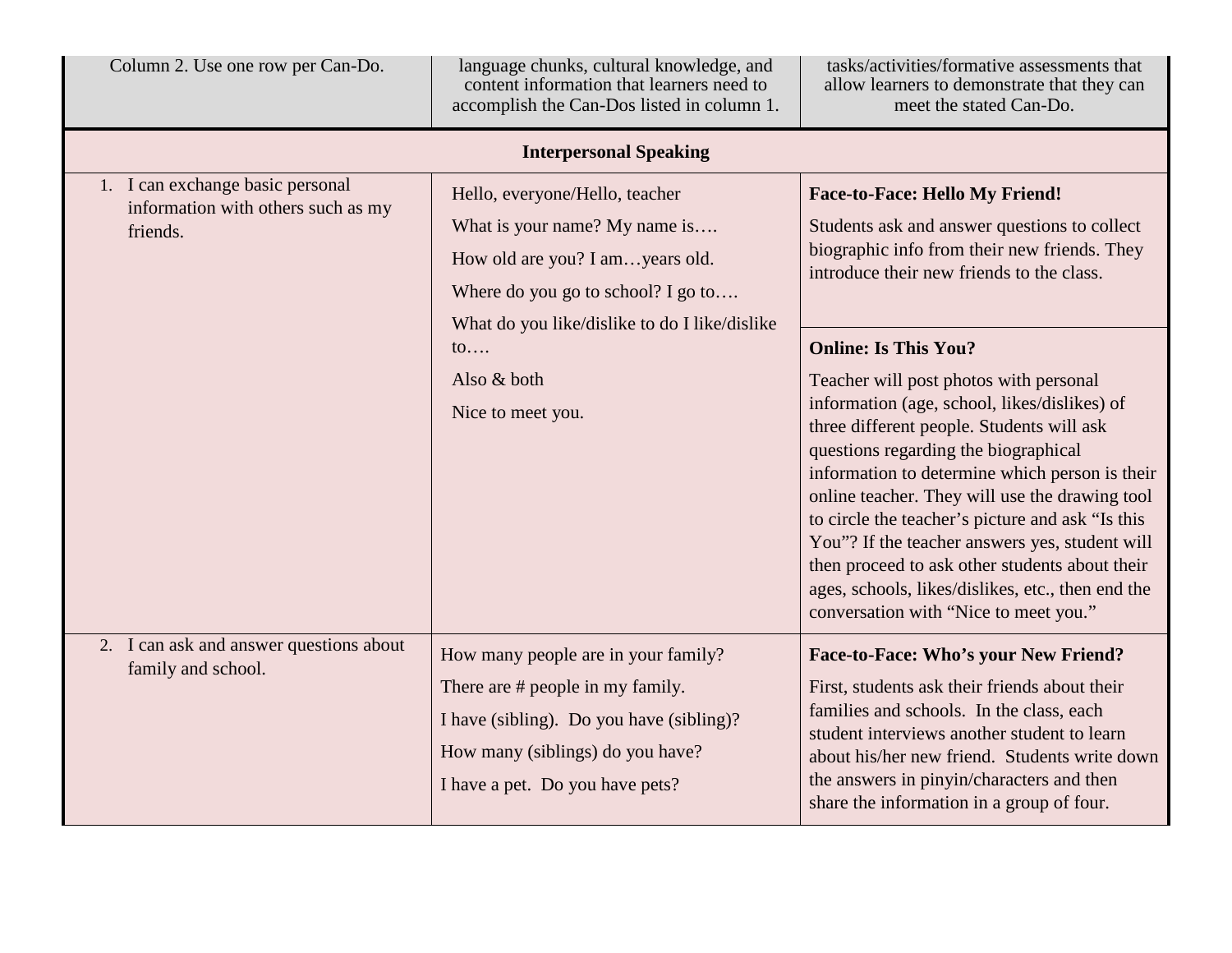|                                                                                                                      | I attend (school name, grade level)                                                                                                                         | <b>Online: Meet My Family</b>                                                                                                                                                                                                                                                                                                                                                                                                                                                                                              |
|----------------------------------------------------------------------------------------------------------------------|-------------------------------------------------------------------------------------------------------------------------------------------------------------|----------------------------------------------------------------------------------------------------------------------------------------------------------------------------------------------------------------------------------------------------------------------------------------------------------------------------------------------------------------------------------------------------------------------------------------------------------------------------------------------------------------------------|
|                                                                                                                      | What school do you attend?                                                                                                                                  | The teacher will ask the student to upload                                                                                                                                                                                                                                                                                                                                                                                                                                                                                 |
|                                                                                                                      | Where do you live?                                                                                                                                          | his/her own family photo, then draw arrows to                                                                                                                                                                                                                                                                                                                                                                                                                                                                              |
|                                                                                                                      | Is this your?                                                                                                                                               | point at different persons in the picture and                                                                                                                                                                                                                                                                                                                                                                                                                                                                              |
|                                                                                                                      | This is $my$                                                                                                                                                | ask students questions such as: is this? How<br>old is he/she? What school does he/she attend?                                                                                                                                                                                                                                                                                                                                                                                                                             |
|                                                                                                                      | Why do you like ?                                                                                                                                           | etc. This will not only serve as a Q&A                                                                                                                                                                                                                                                                                                                                                                                                                                                                                     |
|                                                                                                                      | Becausetherefore                                                                                                                                            | practice, but will also serve as a demo for<br>students that shows them what kind of<br>questions can be asked.                                                                                                                                                                                                                                                                                                                                                                                                            |
|                                                                                                                      |                                                                                                                                                             | Teacher will upload part of his/her family<br>photo onto the canvas that includes one of<br>his/her family members. Students will ask<br>questions based on the section of the picture<br>that the teacher posted. For example: Do you<br>have siblings? Is this (drawing arrow on<br>picture) your sister? How old is she? What<br>school do she attend? etc. After answering<br>student's questions the teacher will upload<br>another section of the photo and repeat the<br>process until the whole photo is revealed. |
| 3. I can answer questions about what I<br>like and dislike to do and ask others<br>about their interests or hobbies. | I like/I don't like<br>Do you like?<br>Why do you like?<br>Becausetherefore<br>I likeI also like<br>I do not like I also do not like<br>Activity vocabulary | <b>Face-to-Face: Class Interview &amp; Tally</b><br>Students will each design a survey with five<br>interview questions about the kinds of<br>activities that they think others might like to<br>do. Students will then interview everyone in<br>the classroom and record their answers.<br>Finally, they will make a chart to tally the<br>findings, and present the findings to the class.                                                                                                                               |
|                                                                                                                      |                                                                                                                                                             | <b>Online: Who am I?</b>                                                                                                                                                                                                                                                                                                                                                                                                                                                                                                   |
|                                                                                                                      |                                                                                                                                                             | The teacher will upload pictures of 5 different<br>people. Under each photo will be each                                                                                                                                                                                                                                                                                                                                                                                                                                   |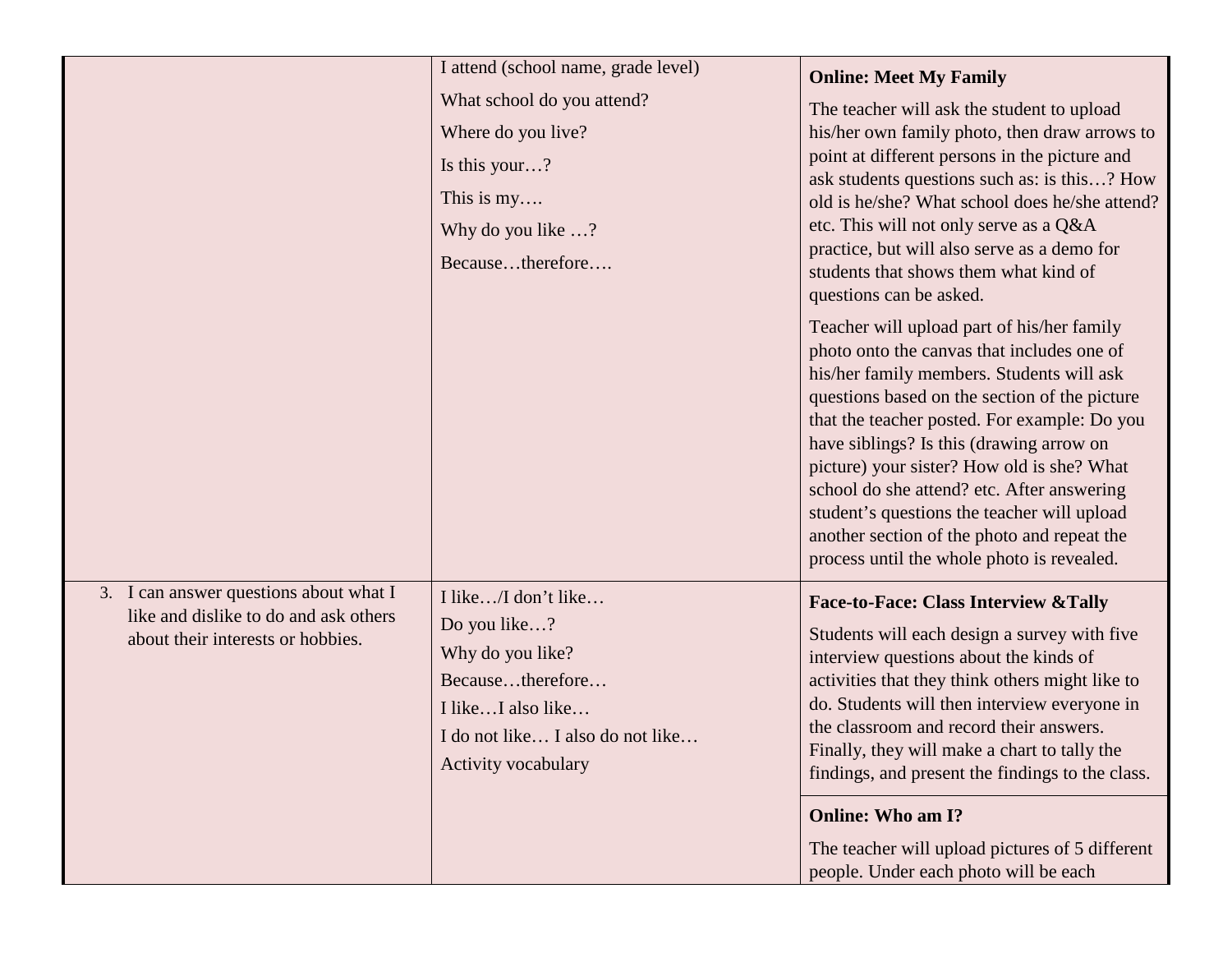|                                                                                 |                                                                                                                                                                                             | person's name and a list of activities they like<br>or don't like. Teacher will assume the role of 1<br>of the 5 people without telling the student. The<br>student will ask the teacher questions in the<br>form of "do you like", and the teacher will<br>have to answer accordingly based on the likes<br>of dislikes of the person chosen. Based on the<br>teacher's answer, as soon as the students have<br>enough information to determine who that<br>person is, they can ask the teacher "Are"<br>you?" After the student guesses correctly,<br>the teacher can let student choose a role and<br>start asking the student questions. |
|---------------------------------------------------------------------------------|---------------------------------------------------------------------------------------------------------------------------------------------------------------------------------------------|----------------------------------------------------------------------------------------------------------------------------------------------------------------------------------------------------------------------------------------------------------------------------------------------------------------------------------------------------------------------------------------------------------------------------------------------------------------------------------------------------------------------------------------------------------------------------------------------------------------------------------------------|
| 4. I can talk about what I like to eat and<br>ask others what they like to eat. | What do you like to eat?<br>Do you like to eat?<br>Americans like to eat<br>Chinese like to eat<br>What do Chinese people like to eat?<br>What do American people like to eat?<br>Countries | <b>Face-to-Face: Food Around the World</b><br>The teacher will prepare a set of pictures of<br>national flags. The teacher will flip to one<br>national flag and ask the student: what do<br>people from this country like to eat? The<br>student will answer "(Country) people like to<br>eat" then ask "Do you like?" After the<br>teacher answers, he/she can flip to another<br>national flag, swap roles with the student, and<br>follow the same procedure to complete Q&A.                                                                                                                                                            |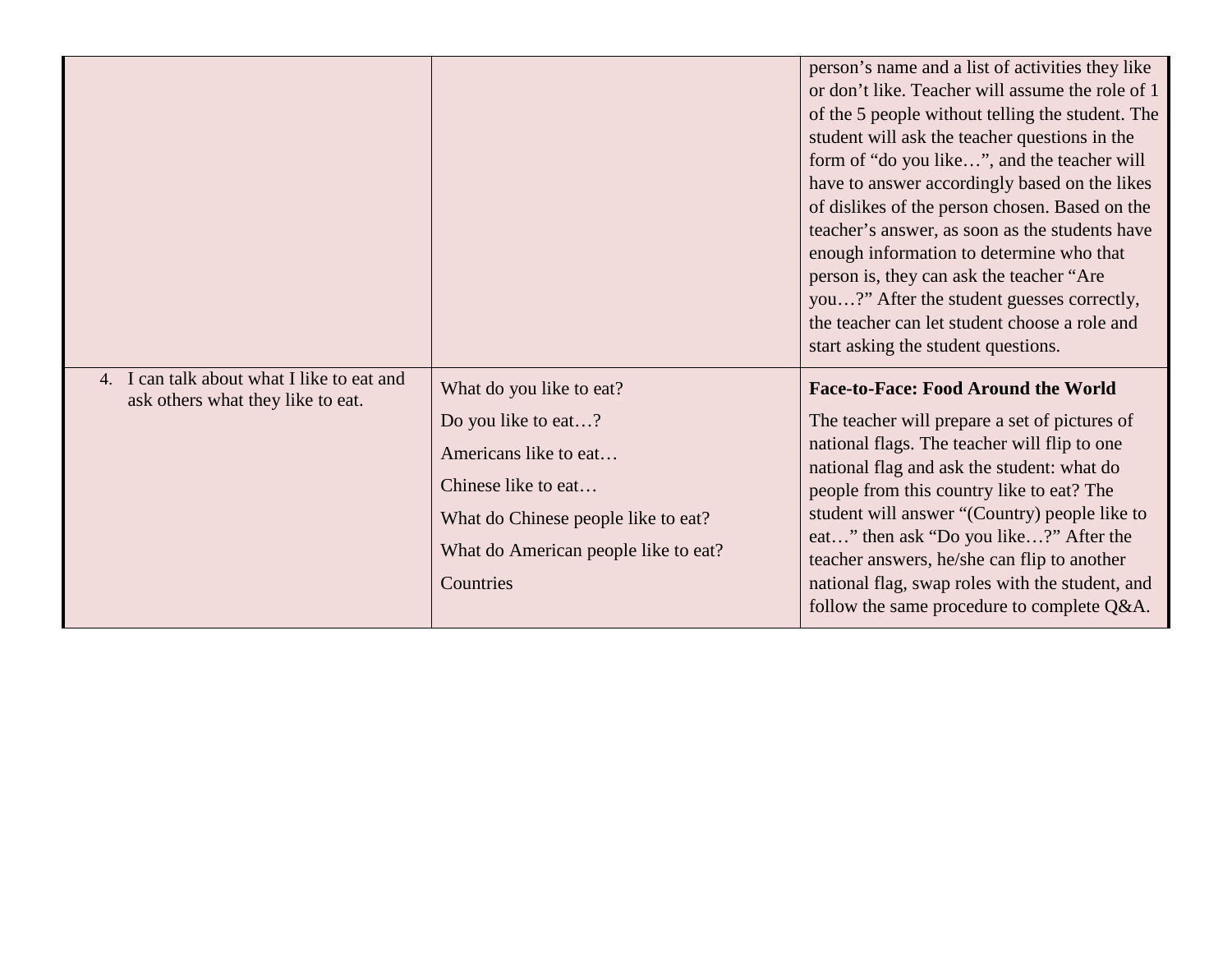|                                                                                                 | <b>Nationalities</b>                                                                                                      | <b>Online: Do all Chinese eat General Tsao's</b><br><b>Chicken?</b><br>Students interview their online instructor to<br>find out at least 3 famous dishes that they like.<br>They will ask to identify the main ingredients<br>in these dishes. Students will also ask their<br>online instructor to find out if they like the<br>Chinese dishes favored by Americans such as<br>General Tsao's Chicken, sweet and sour soup,<br>fortune cookies, etc. |
|-------------------------------------------------------------------------------------------------|---------------------------------------------------------------------------------------------------------------------------|--------------------------------------------------------------------------------------------------------------------------------------------------------------------------------------------------------------------------------------------------------------------------------------------------------------------------------------------------------------------------------------------------------------------------------------------------------|
|                                                                                                 | <b>Presentational Speaking</b>                                                                                            |                                                                                                                                                                                                                                                                                                                                                                                                                                                        |
| 5. I can introduce myself and my<br>friends.                                                    | My last name is<br>My first name is<br>I attend (school, grade level).<br>I like to (favorite activities).                | Face-to-Face: Can you see me?<br>Students make a video about themselves and<br>then send it to their teacher and peers on<br>Facebook.                                                                                                                                                                                                                                                                                                                 |
|                                                                                                 | I do not like to (least favorite activities).<br>I like to eat<br>Same information can be used to introduce<br>others.    | <b>Online: Introduce your Family to your</b><br><b>Online Instructor</b><br>Students will greet the online instructor and<br>then introduce him/herself and the family<br>members. The instructor can ask more<br>questions.                                                                                                                                                                                                                           |
| 6. I can talk about holiday celebrations<br>in simple sentences based on pictures<br>or photos. | The lantern festival is on<br>Lunar calendar and western calendar are<br>different.<br>The lantern festival is on Sunday. | <b>Face-to-Face: Jigsaw puzzle</b><br>Students work in groups of 4. Each student<br>introduces a traditional holiday, including the<br>holiday date and what Chinese people like to<br>eat and do on that holiday.                                                                                                                                                                                                                                     |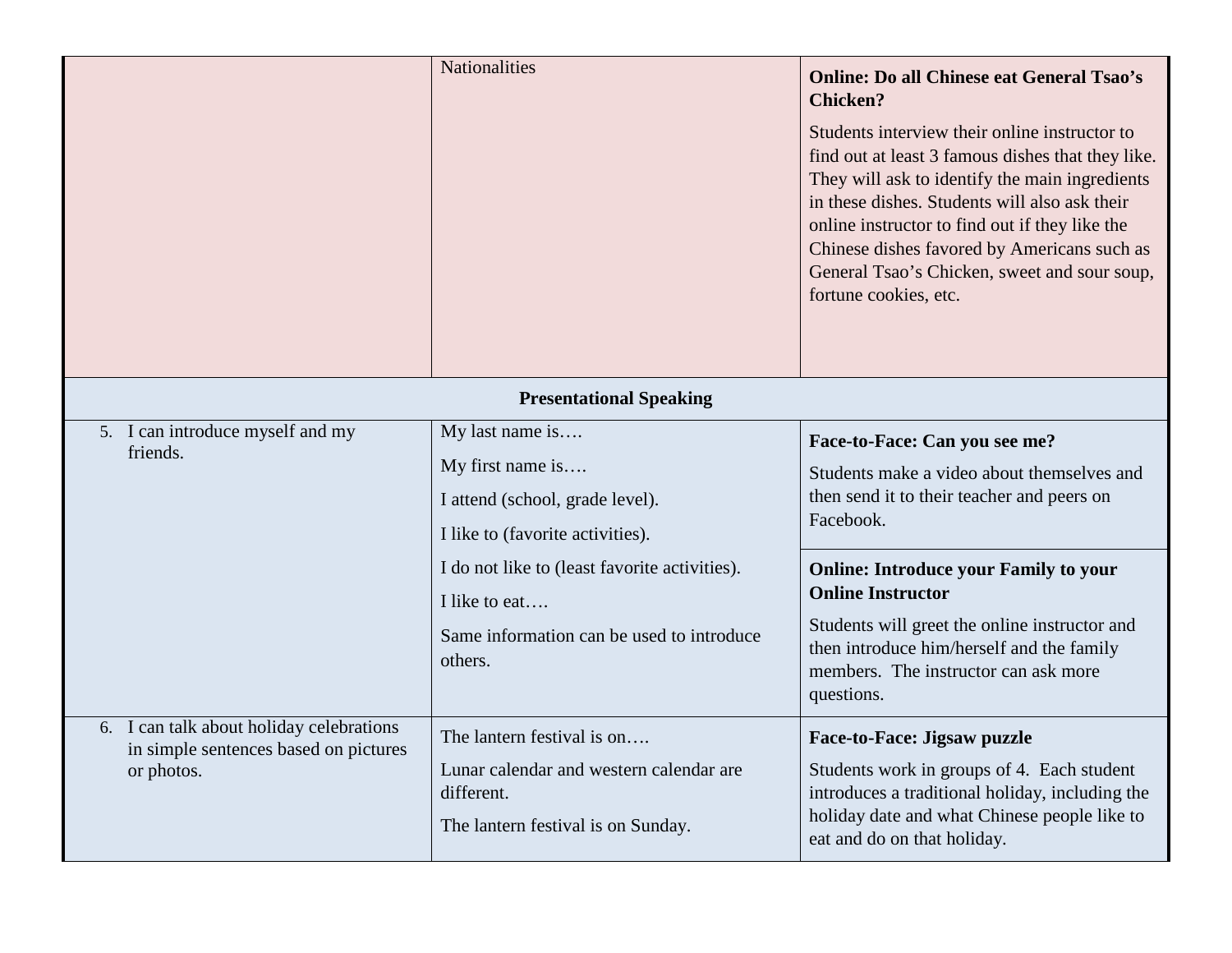| 7. I can talk about a famous Chinese<br>person.                            | During the lantern festival Chinese people (do<br>activities).<br>During the lantern festival Chinese people<br>eat<br>$His/her$ name is<br>His/her birth date is<br>He/she is a $\dots$<br>Because he/she istherefore he/she is<br>famous. | <b>Online: Create Your Own Holiday</b><br>Teacher will randomly provide students with a<br>date, two activities, and two food items all in<br>the form of pictures. Students will have to<br>invent a name for the holiday, and introduce<br>this new holiday based on the pictures.<br><b>Face-to-Face: Hall of Fame</b><br>Each student researches one famous Chinese<br>person. Students will talk about the person's<br>name, date of birth, profession, what he/she<br>likes to do, and why he/she is famous.<br>Each students will make a collage to introduce<br>the famous person. The presentations will be<br>recorded and kept as a video guide for the Hall<br>of Fame.<br>Online: Do you know this person?<br>The student will do some research on their<br>own and find out basic information about a<br>Chinese celebrity or historical figure. The<br>student will introduce this person to the<br>teacher without mentioning the famous |
|----------------------------------------------------------------------------|---------------------------------------------------------------------------------------------------------------------------------------------------------------------------------------------------------------------------------------------|----------------------------------------------------------------------------------------------------------------------------------------------------------------------------------------------------------------------------------------------------------------------------------------------------------------------------------------------------------------------------------------------------------------------------------------------------------------------------------------------------------------------------------------------------------------------------------------------------------------------------------------------------------------------------------------------------------------------------------------------------------------------------------------------------------------------------------------------------------------------------------------------------------------------------------------------------------|
|                                                                            |                                                                                                                                                                                                                                             | person's name. The teacher have to guess who<br>that person is.                                                                                                                                                                                                                                                                                                                                                                                                                                                                                                                                                                                                                                                                                                                                                                                                                                                                                          |
| <b>Presentational Writing</b>                                              |                                                                                                                                                                                                                                             |                                                                                                                                                                                                                                                                                                                                                                                                                                                                                                                                                                                                                                                                                                                                                                                                                                                                                                                                                          |
| 8. I can fill out a simple form with<br>name, birth date and phone number. | My Chinese name is<br>Today's date is                                                                                                                                                                                                       | <b>Face-to-Face: Class Registration Form</b><br>Students will fill out a class registration form<br>which will be saved for their records.                                                                                                                                                                                                                                                                                                                                                                                                                                                                                                                                                                                                                                                                                                                                                                                                               |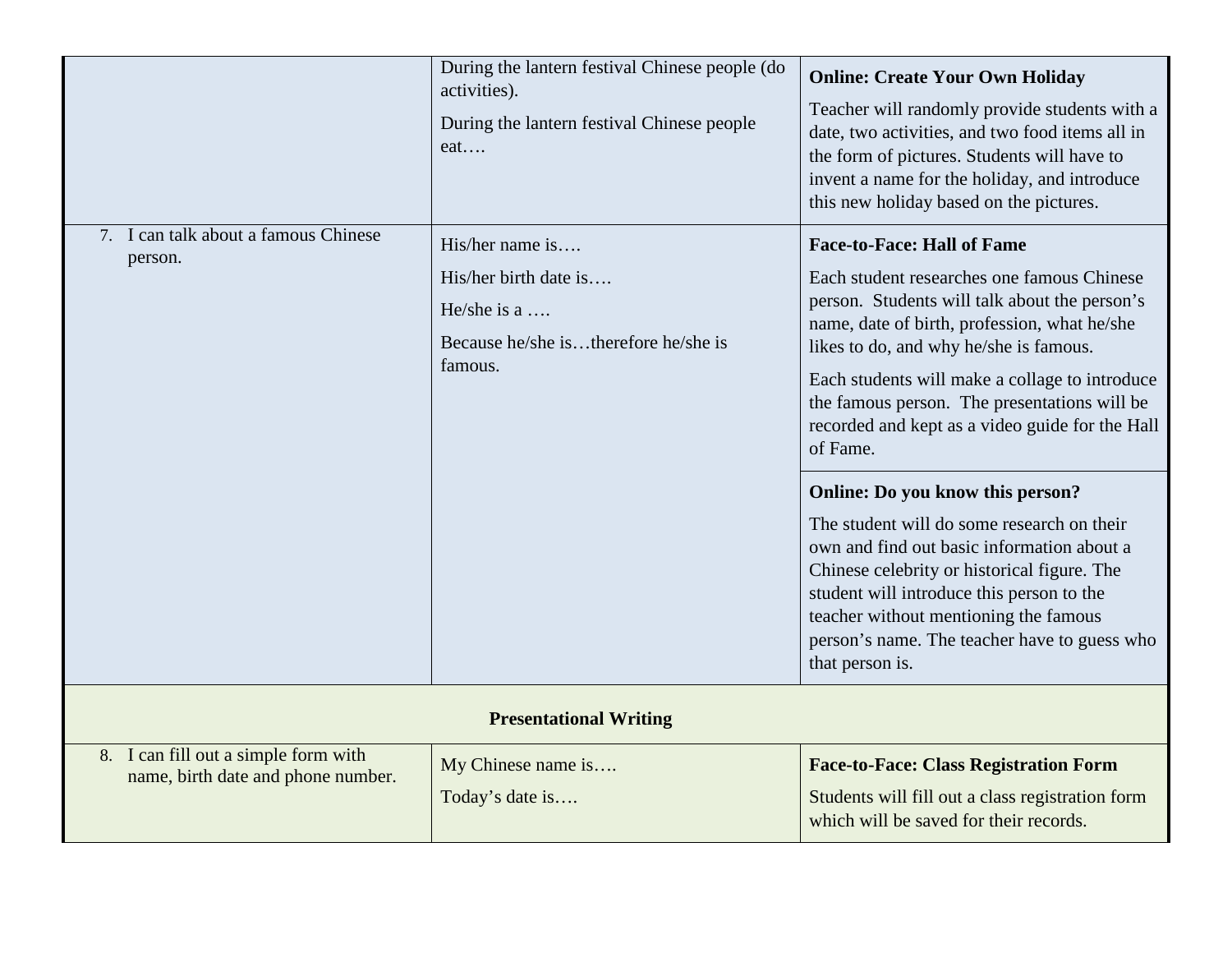|                                                                                                        | I can write numbers from 1 to 100 in Chinese.<br>My pen pal is<br>My pen pal likes/dislikes<br>There are  in my pen pal's room.                       | <b>Online: Online Registration Form</b><br>Students will fill out an online registration<br>form by typing information on the form posted<br>by the teacher. The screenshot of the form will<br>be saved for evaluation.                                                                                                                                                                                                                                                  |
|--------------------------------------------------------------------------------------------------------|-------------------------------------------------------------------------------------------------------------------------------------------------------|---------------------------------------------------------------------------------------------------------------------------------------------------------------------------------------------------------------------------------------------------------------------------------------------------------------------------------------------------------------------------------------------------------------------------------------------------------------------------|
| 9. I can write about myself in simple<br>sentences using learned phrases and<br>memorized expressions. | My name is<br>I attend (grade level).<br>I am an American.                                                                                            | <b>Face-to-Face: Picture Book</b><br>Students create a picture book with one<br>sentence on each page combined with hand-<br>drawn pictures and photos.                                                                                                                                                                                                                                                                                                                   |
|                                                                                                        |                                                                                                                                                       | <b>Online: I am a blogger!</b><br>Students create a Chinese blog account and<br>post their first blog about themselves.                                                                                                                                                                                                                                                                                                                                                   |
|                                                                                                        | <b>Interpretive Listening</b>                                                                                                                         |                                                                                                                                                                                                                                                                                                                                                                                                                                                                           |
| 10. I can understand simple questions<br>about myself, my family, and my<br>school.                    | What is your last name?<br>How many people are there in your family?<br>Who are they?<br>What grade are you in?<br>What are your favorite activities? | Face-to-Face: Who is this person?<br>One student introduces another student in the<br>class. Based on the information given by the<br>student, other students guess which student is<br>being described.                                                                                                                                                                                                                                                                  |
|                                                                                                        | What is your favorite food?                                                                                                                           | <b>Online: Who is this celebrity?</b><br>The teacher will post the image of three<br>celebrities or cartoon characters that the<br>student is familiar with. As the teacher<br>introduces the celebrity/character (without<br>mentioning the name), the student guesses<br>who is being described, circles the picture, and<br>tells the teacher how he/she identified the<br>celebrity/character (in simple sentences such<br>as "because he likes to play basketball"). |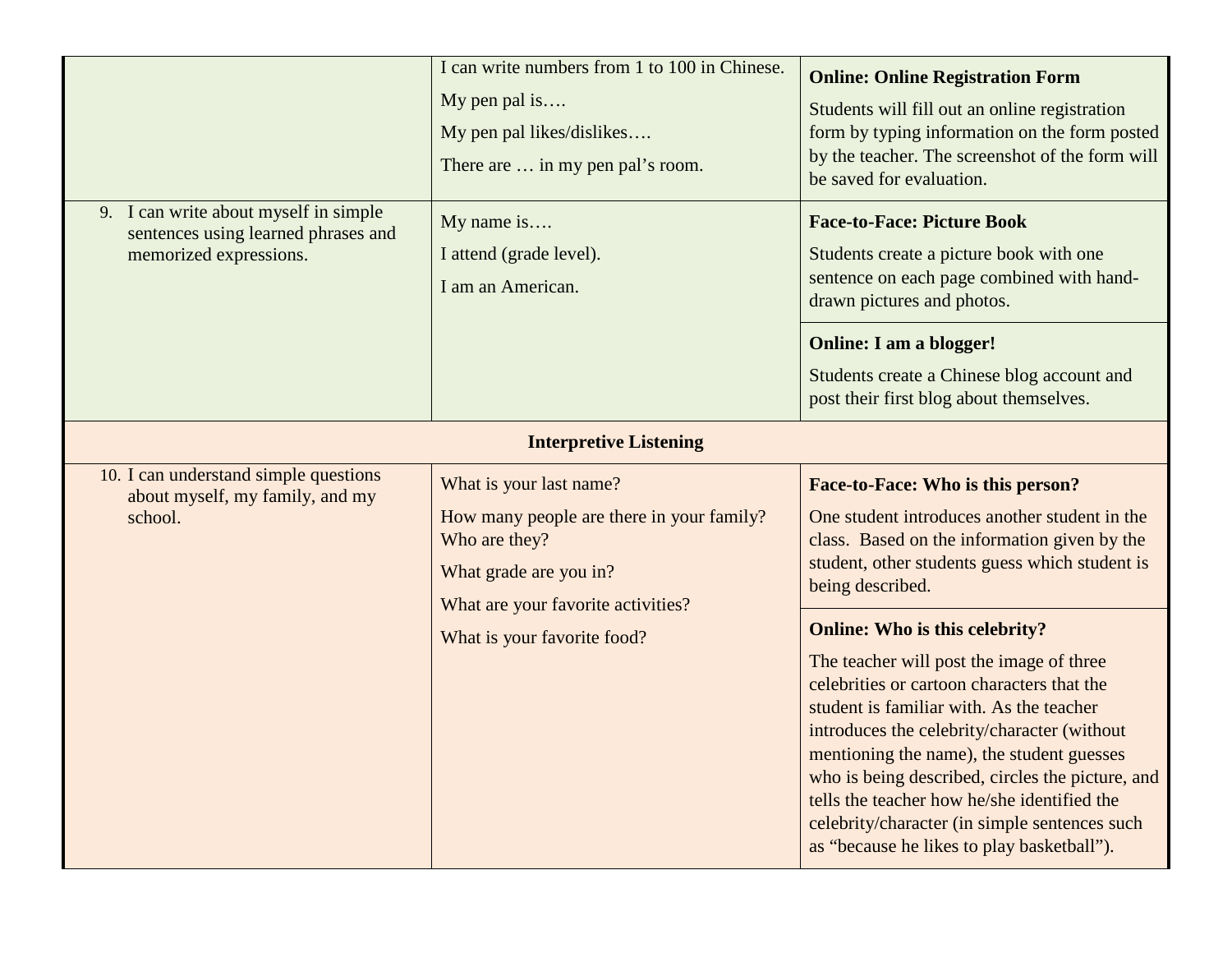| 11. I can understand simple descriptions of<br>others' personal information, family,<br>school and work.                          | What is your friend's name?<br>How many people are there in your friend's<br>family?<br>Where did your friend go to school?<br>What is the name of the school?<br>What are your favorite activities?<br>What food do you eat every day?<br>What is the radical of this character?<br>What is this character? | <b>Face-to-Face: One of a Kind</b><br>One of the students in the class will described<br>a student in the class. The student will draw a<br>picture, create a collage, or use other formats<br>to depict the student described.<br><b>Online: Who is my New Friend?</b><br>The teacher will provide the student with 3<br>recordings introducing 3 different people.<br>Based on the information provided by the<br>recordings and the information the student<br>gathered from exchanging letters, the student<br>will guess which one of the recordings is<br>talking about his/her pen pal. |
|-----------------------------------------------------------------------------------------------------------------------------------|--------------------------------------------------------------------------------------------------------------------------------------------------------------------------------------------------------------------------------------------------------------------------------------------------------------|------------------------------------------------------------------------------------------------------------------------------------------------------------------------------------------------------------------------------------------------------------------------------------------------------------------------------------------------------------------------------------------------------------------------------------------------------------------------------------------------------------------------------------------------------------------------------------------------|
|                                                                                                                                   |                                                                                                                                                                                                                                                                                                              |                                                                                                                                                                                                                                                                                                                                                                                                                                                                                                                                                                                                |
|                                                                                                                                   | <b>Interpretive Reading</b>                                                                                                                                                                                                                                                                                  |                                                                                                                                                                                                                                                                                                                                                                                                                                                                                                                                                                                                |
| 12. I can identify key words on a simple<br>form that requests basic information<br>such as name, date of birth, phone<br>number. | Basic terms included: name, date of birth,<br>phone number, and address.                                                                                                                                                                                                                                     | <b>Face-to-Face: School Registration Form</b><br>Pretend that students are enrolled in a Chinese<br>school and need to provide basic personal<br>information on the school registration form.<br>Students will identify where to put their<br>names, dates of birth and phone numbers.                                                                                                                                                                                                                                                                                                         |
|                                                                                                                                   |                                                                                                                                                                                                                                                                                                              | Online: What information do you want?                                                                                                                                                                                                                                                                                                                                                                                                                                                                                                                                                          |
|                                                                                                                                   |                                                                                                                                                                                                                                                                                                              | The teacher will upload pictures of different<br>sections of a simple registration form, and<br>then show the student one section at a time.<br>The student will respond by verbally giving<br>the information asked for. For example, if the<br>teacher shows the student "name" in Chinese,<br>the student will respond "My name is"                                                                                                                                                                                                                                                         |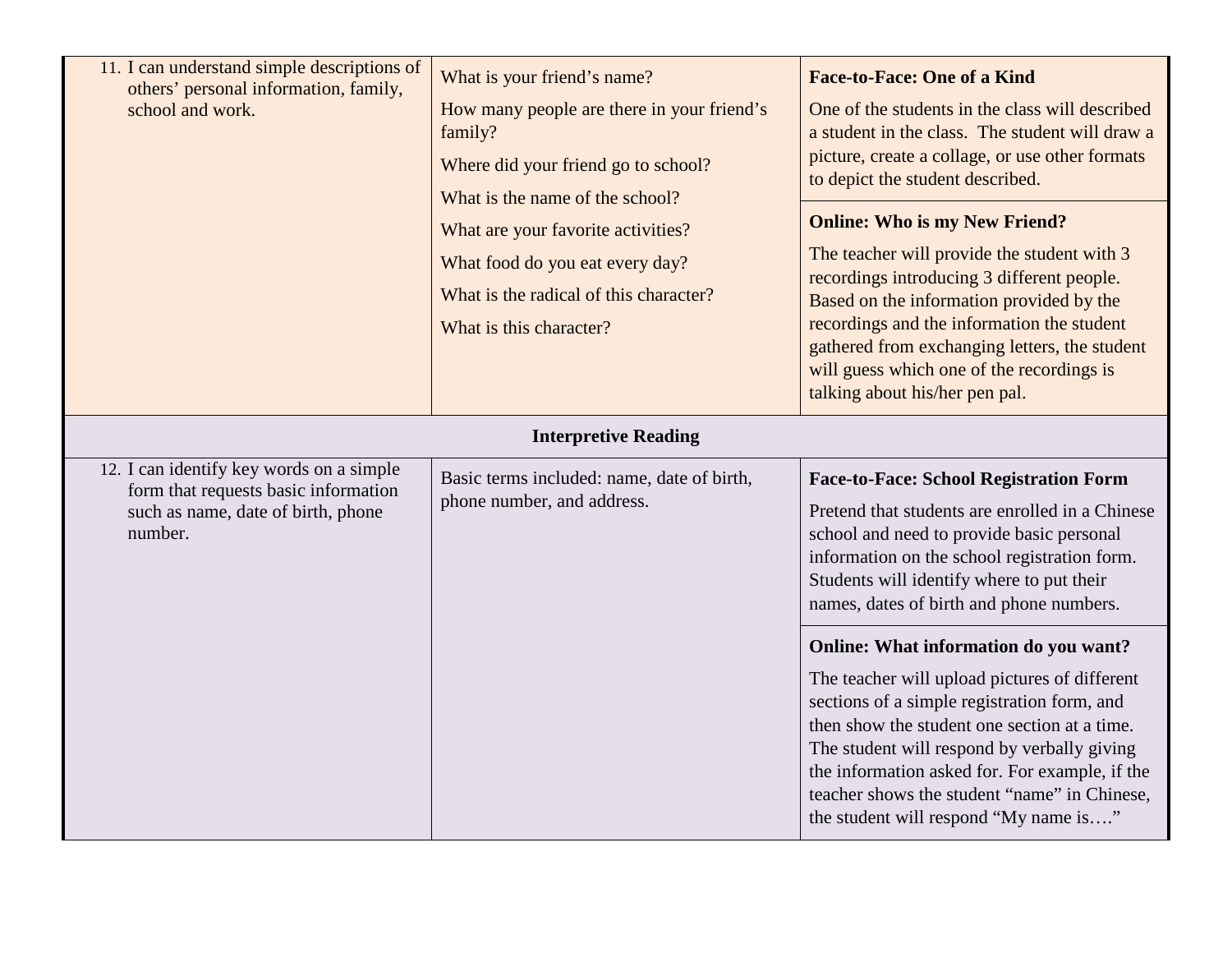| 13. I can read the <i>Brown Bear</i> story that<br>I learned with visual aids. | What are the Chinese zodiac animals?<br>What is today's date?<br>What fruits do you like to eat?<br>What is the radical of this character?<br>How do you write this character? | <b>Face-to-Face: Exchange letters</b><br>Students can rearrange the sentences from the<br><i>Brown Bear</i> story into the right order.<br>Students can recognize radicals related to the<br>Chinese zodiac, nature, and body parts in the<br>characters. |
|--------------------------------------------------------------------------------|--------------------------------------------------------------------------------------------------------------------------------------------------------------------------------|-----------------------------------------------------------------------------------------------------------------------------------------------------------------------------------------------------------------------------------------------------------|
|                                                                                |                                                                                                                                                                                | <b>Online: Missing Information</b><br>The online instructor can ask students to<br>choose the sentence that matches a picture<br>related to the <i>Brown Bear</i> story that they<br>learned.                                                             |

#### **Materials and Resources**

- Course packet
- Resource bank: Web materials for learning Chinese characters
- Authentic Material: Menus, maps & street signs

**Daily Schedule**

| $9:00 - 9:40$ AM: Group Class   |
|---------------------------------|
| 9:45 – 10:45 AM: Culture Class  |
| $10:50 - 11:00AM$ : Snack Break |